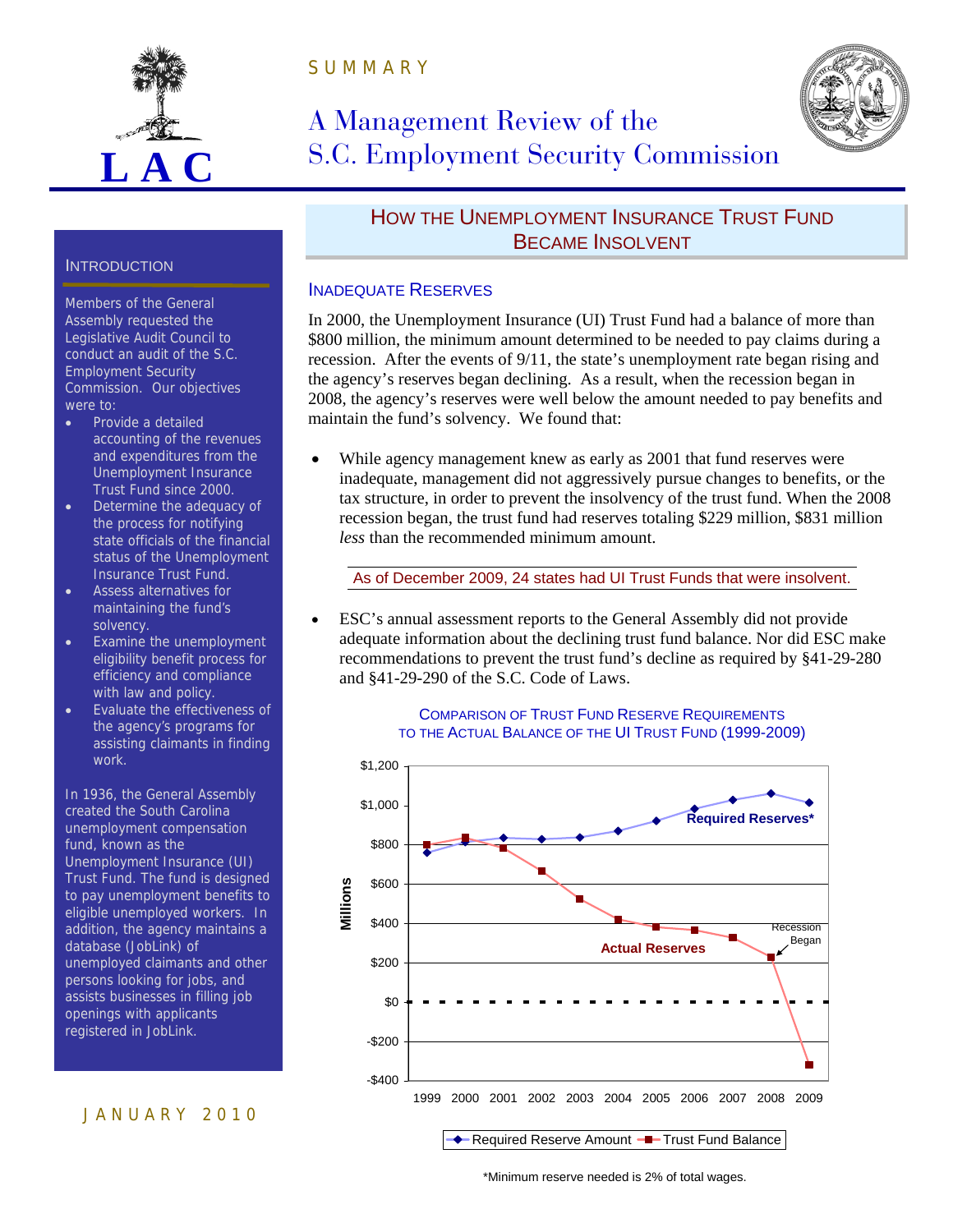- ESC did not follow United States Department of Labor (DOL) guidance regarding minimum reserves. Under DOL guidelines, South Carolina would have needed a reserve of more than \$1.6 billion. Had DOL's guidance been followed, the UI trust fund would still have a significant surplus.
- A higher level of unemployment caused an increase in benefit payouts and resulted in a severe and steady decline in the trust fund balance.
- Agency management has stated that one cause of the trust fund insolvency was the 1999 tax changes. Management indicated that this change caused lower tax revenues. However, the tax changes resulted in \$52 million more being collected than would have been collected under the prior system. More revenue was collected because the tax changes were accompanied by a tax surcharge which was triggered by a declining balance in the UI trust fund.
- Trust fund interest earned on the funds on deposit also declined from approximately \$50 million in 2000 to \$2.3 million by the end of 2008. Interest earned helped to offset tax increases and was forgone when the trust fund balance was allowed to decline.



#### S.C. UNEMPLOYMENT RATES MARCH 2000 THROUGH SEPTEMBER 2009

### EXPENSES NOT CONTAINED

The maximum weekly benefit amount that claimants may collect in South Carolina is currently \$351 (including \$25 per week funded by the federal government). Claimants can currently qualify for up to 99 weeks of unemployment benefits. Each state sets its benefit level and has discretion regarding who can obtain benefits. We found that:

 South Carolina, unlike most states, allows employees to collect unemployment benefits even if they lose their jobs due to their own misconduct. From July 1, 2006, to June 30, 2009, ESC paid approximately \$171 million (10% of total benefits) to employees who were terminated for cause.

Examples of employees who lost their jobs for "cause" but still collected unemployment include:

- o An employee made unauthorized charges on his company's credit card, which included motel rooms, hardware, and internet dating charges. He was terminated by the company, but ESC still allowed him to collect \$3,586 in unemployment benefits.
- o An employee was discharged for absenteeism due to his incarceration. The commission allowed him to collect \$5,868 in unemployment benefits.
- o An employee made a job-related threat and alluded to a weapon in his car. Police found a loaded firearm in the employee's car. He was terminated for cause, but still collected \$2,440 in unemployment benefits.
- South Carolina is one of only seven states that pays unemployment benefits to employees who have a job, but are temporarily unemployed due to plant maintenance, reduced work schedule, or other reasons. These are known as "job-attached" claims. Between FY 06-07 and FY 08-09, ESC paid over \$100 million in unemployment benefits to workers who had a job but were experiencing a temporary break in service.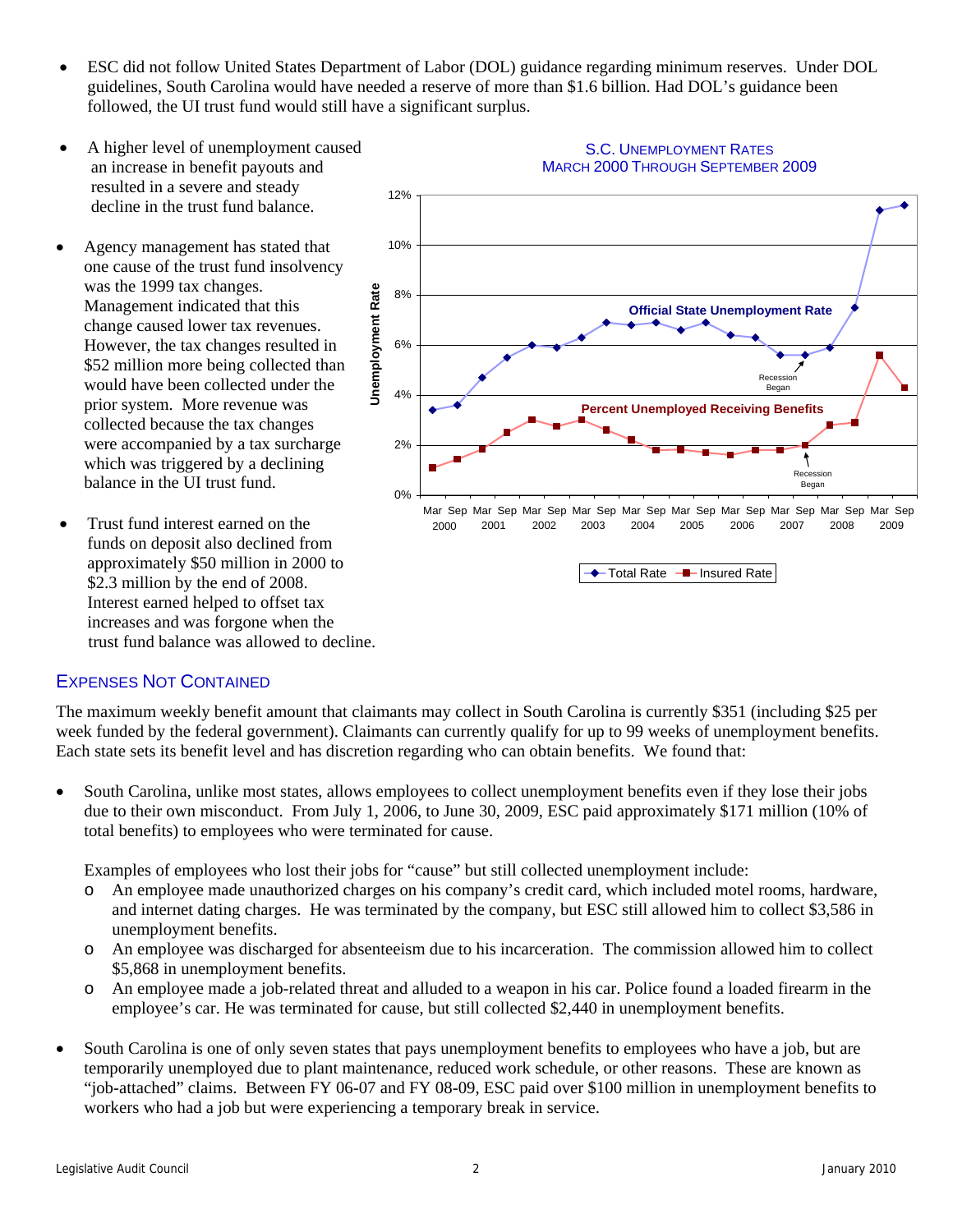In February 2008, the agency stopped referring for criminal prosecution claimants who had fraudulently obtained unemployment benefits. In FY 08-09, the agency identified more than \$7.3 million that was lost due to claimant fraud. In all seven fraud cases we examined, the claimants knowingly withheld information to obtain or increase their unemployment benefits; each case had overpayments totaling over \$10,000.

#### UNEMPLOYMENT TAX RATE

Every business pays into its own "unemployment insurance account." An employer pays taxes on only the first \$7,000 of employee wages. The amount of tax paid varies according to an employer's reserve ratio, which is based on how often the business's employees become unemployed. Employers who rarely or never lay off employees generally have a positive reserve ratio and a lower tax rate. Businesses that lay off employees can have a negative reserve ratio, resulting in a higher tax rate. We found that:

- The current taxable wage base of \$7,000 is not effectively related either to benefit eligibility or to individual employer reserves needed to respond to unemployment. Since the tax is only collected on the first \$7,000 of wages, the amount of the tax is the same for an employee whether he earns \$7,000 or \$21,000. However, the amount of benefits received by the employees varies because the benefits are based on the employees' salaries. Thus, the employee making \$21,000 a year who loses his job and collects unemployment receives significantly more in benefits than an employee paid \$7,000 a year.
- The current tax structure provides that some employers with a positive reserve ratio balance in their UI accounts pay the same tax rate as other employers who have a negative reserve balance.
- Employers with negative reserve ratios over 40% do not pay an additional tax yet still have claims paid on behalf of their employees. Employers who have reached the maximum tax rate (6.10%) because they have a negative reserve of more than 40% are incurring claims without contributing additional tax to the fund. Instead, additional claims are paid out of the pooled money in the trust fund. In effect, the negative reserve employers are subsidized by contributions paid by employers with a positive balance.
- Employers with "job-attached" claims account for a disproportionate share of employers who have negative balances in their accounts. We found that approximately 25% of all employers who file "job-attached" claims have a negative reserve ratio versus 11% of all employers. Also, about 11.5% of all employers with a negative reserve balance 40% or greater file "job-attached" claims.





\*An employer's reserve ratio is calculated by taking the total amount of taxes paid by the employer, less benefits paid, divided by the business's annual taxable wages.

are lower for businesses

The chart shows that

balances) pay no

Carolina businesses.

and Georgia with good employment histories

which "overuse"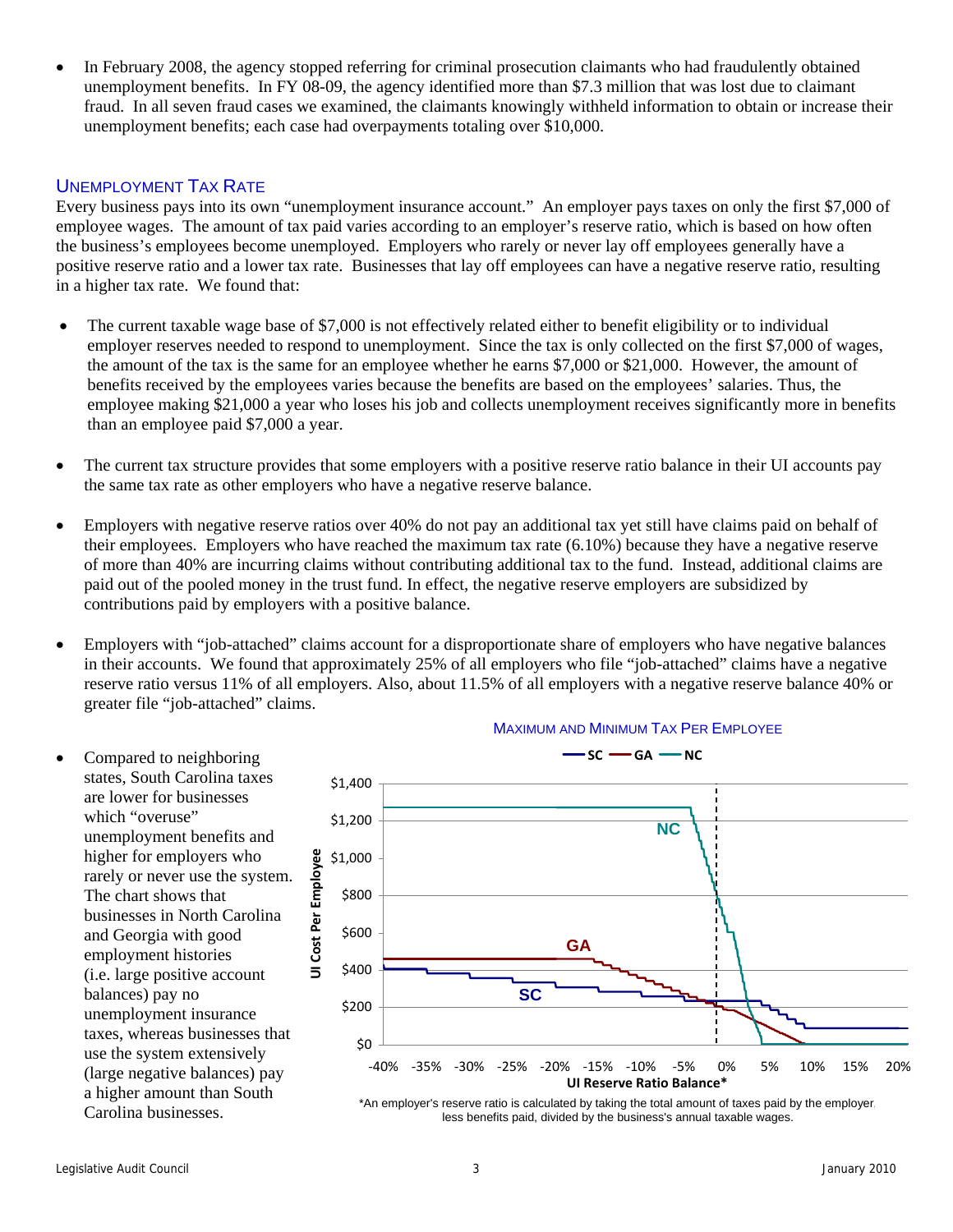Some employers with high negative reserve balances may never regain a positive reserve balance. In a random selection of 4 employers, of those with a balance of 80% negative or more, we found 2 of the 4 had reserve ratios greater than 150% negative and 1 of those had a reserve balance of negative \$1.8 million. This means the company's workers had collected \$1.8 million more in benefits than the company paid in taxes. We estimate that it would take the employer 28 years to pay back in taxes the amount of unemployment benefits that had been collected by the company's employees.

#### CONSEQUENCES OF THE TRUST FUND'S INSOLVENCY

Every state is required to pay unemployment benefits even if the state's UI account is insolvent. If a state's trust fund becomes insolvent, state taxpayers, private employers, and those receiving unemployment benefits can all be affected. South Carolina has had to borrow from the federal government in order to continue paying unemployment benefits. By the end of 2009, the state had borrowed almost \$700 million. If the federal loans are not repaid in a timely manner, businesses face higher federal taxes as a result of the loss of a federal tax credit. Also, there are interest charges on the federal loans that cannot be paid, directly or indirectly, from UI taxes. The state's first interest payment will be due in September 2011 and is estimated to be \$52 million.

As a result of the insolvency, employers face federal and state tax increases, claimants face potential cuts in benefits, and the state faces paying interest charges. This can result in lower economic growth, less job creation, and a reduction in consumer demand.

## EMPLOYMENT AND TRAINING SERVICES

In addition to paying unemployment benefits and collecting taxes, ESC assists claimants in finding work. We found that ESC could improve its efforts to return claimants to work.

- While ESC has a procedure for matching clients with job referrals, it does not have a written policy regarding what criteria should be used in this screening process. In addition, unemployed claimants are not given priority, as required by agency policy.
- Claimants who are referred for job interviews, but do not show up, are still allowed to collect unemployment benefits.
- ESC's goal for staff-assisted job placements of claimants is 20% and 15% for veterans. Thus, approximately 65% of ESC's job placement goal is for non-claimants or individuals who already have jobs.
- Less than half of all job vacancies in the state are listed with ESC. ESC employs job developers whose duties, in part, are to convince businesses to list job vacancies with ESC. However, these staff do not have goals or other measures for management to determine their effectiveness. ESC currently estimates that only 40% of all vacancies are listed with the agency.
- The agency is required to profile clients who are "likely to exhaust their unemployment benefits." These claimants are referred for assessment and specialized services. However, the agency has not measured whether these claimants actually obtain employment.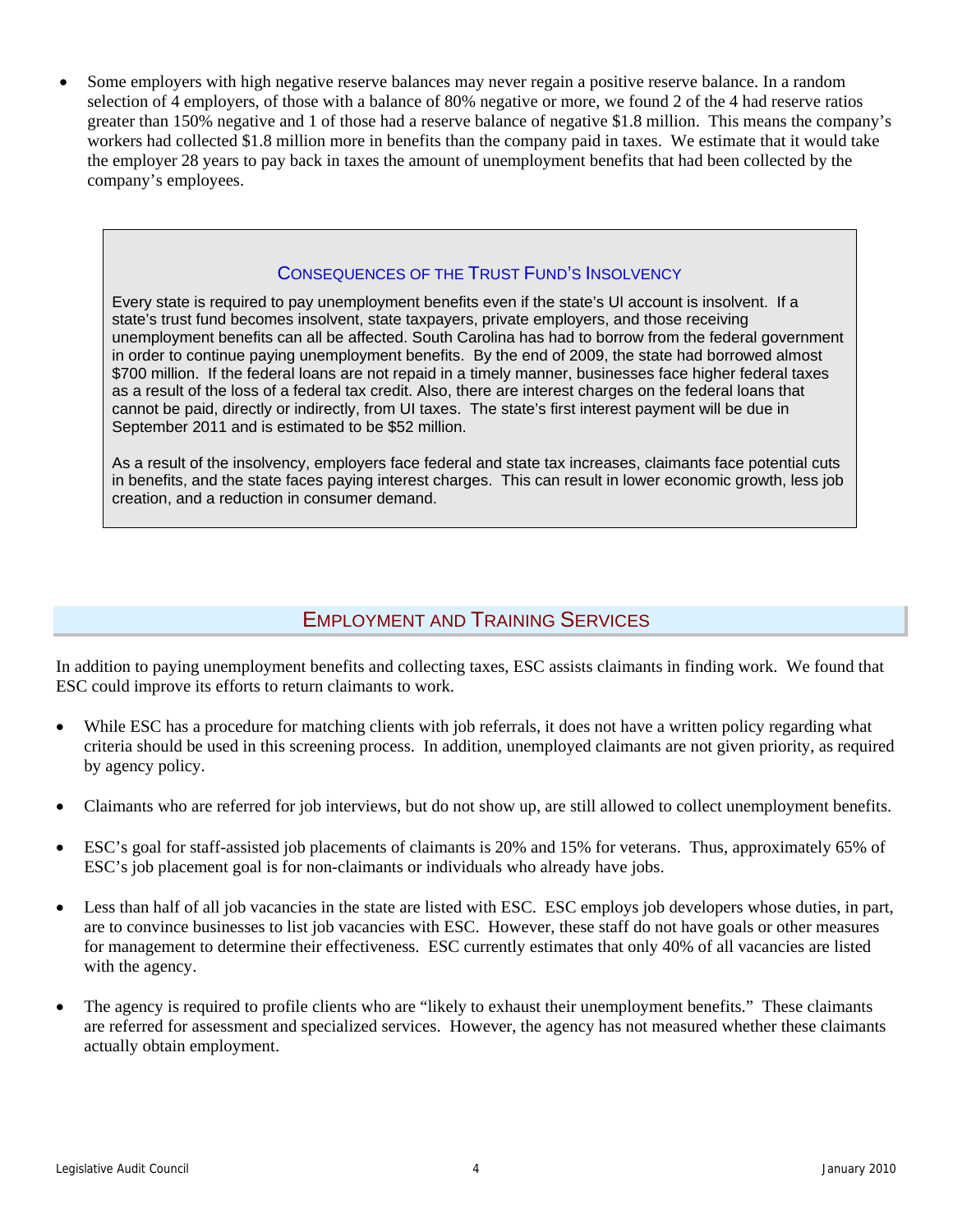## MANAGEMENT AND ADMINISTRATIVE PROCESSES

ESC is recruiting a new executive director. A goal for new management should be to conduct a thorough review of the agency's mission, how business practices support the agency's mission, and how to ensure public confidence in the agency's ability to serve employees and businesses. Our review found a number of processes that should be closely examined by the new director to ensure the UI trust fund is properly maintained, accounting controls are instituted, the internal audit function is strengthened, and that management processes are effective. We found that:

- The agency's internal auditor could be more effective. The auditor has not had a formal role in overseeing the UI trust fund.
- Multiple external financial audits have documented material weaknesses in accounting practices. However, the agency has not corrected these deficiencies.
- ESC did not properly investigate allegations of mismanagement at one of its workforce centers. The agency's internal auditor was not made aware of these allegations and was not provided a copy of a report prepared by agency human resources staff which contained these allegations. We found no evidence that ESC attempted to verify the allegations of fraud. In addition, central office staff alleged to have been involved in instructing local office staff to violate policy was sent to monitor the local office.
- We found no evidence that the agency's executive management notified ESC commissioners or the General Assembly that state law needed to be changed in order for extended benefits to be provided to certain claimants. As a result, the General Assembly had to return in October 2009 to address the issue.
- ESC does not currently have a written agency-wide information technology plan. The current planning process is on a project-by-project basis without an overall plan to address information technology issues.
- The ESC director, unlike previous directors at ESC, has commuted to work in a state car without reimbursing the agency.

THE EMPLOYMENT SECURITY COMMISSION ADMINISTERS A STATE INSURANCE PROGRAM. IF THE ESC WERE A PRIVATE INSURANCE COMPANY, THE AGENCY COULD HAVE EITHER LOST ITS LICENSE TO OPERATE IN SOUTH CAROLINA, AS EARLY AS 2001, FOR NOT MAINTAINING AN ADEQUATE RESERVE FUND BALANCE OR BEEN REQUIRED TO INCREASE ITS RESERVES TO ACCEPTABLE LEVELS.